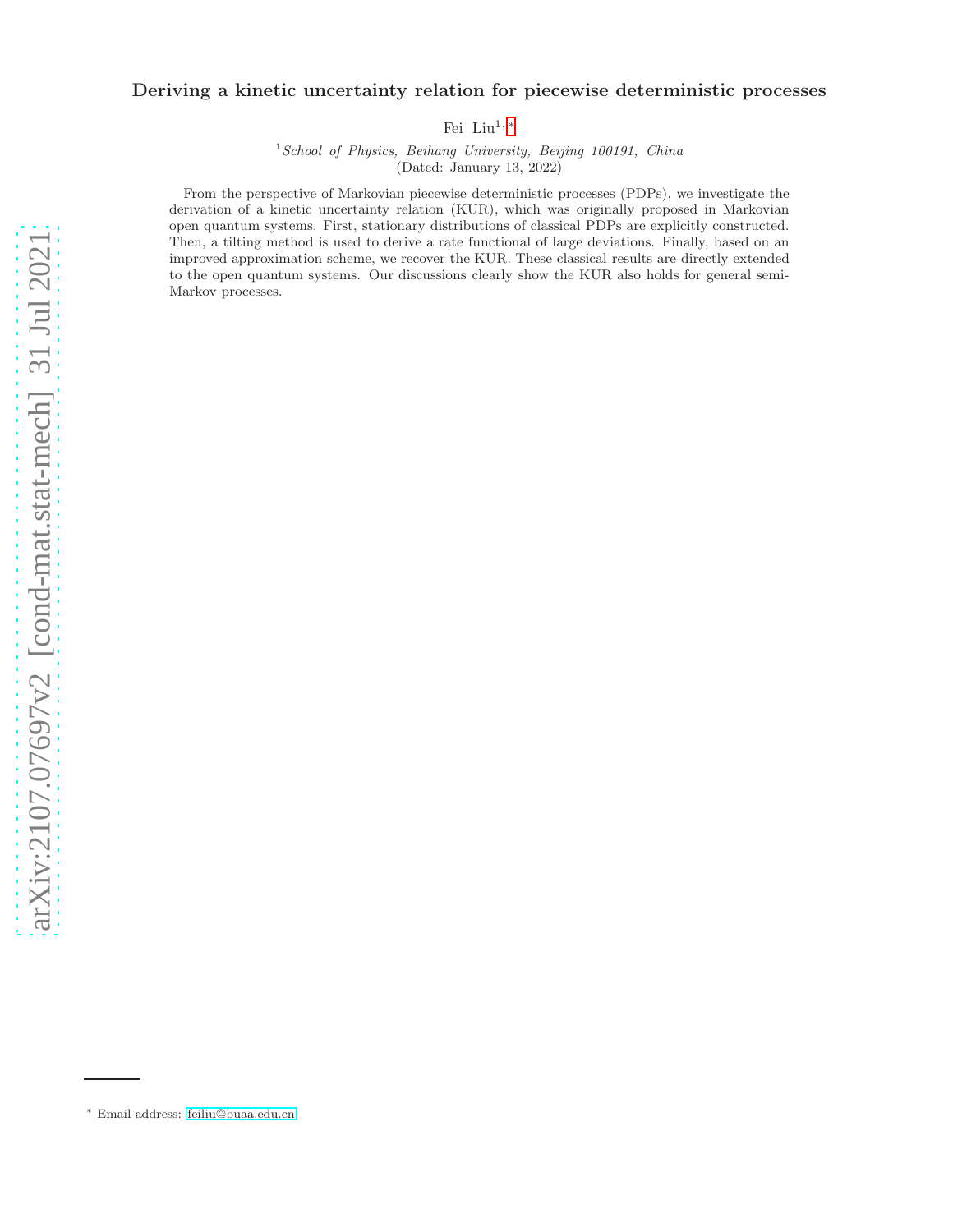## I. INTRODUCTION

Recently, thermodynamic uncertainty relations (TURs) and kinetic uncertainty relations (KURs) of classical nonequilibrium systems [\[1](#page-12-0)[–20\]](#page-12-1) have attracted considerable interest. These generally valid relations place constraints on the precisions of time-extensive trajectory observables in terms of entropy productions [\[1,](#page-12-0) [6\]](#page-12-2) and dynamical activities [\[8](#page-12-3), [15](#page-12-4)], respectively.

With the deepening understanding of the classical results, some efforts have been devoted to the quantum regime [\[21](#page-12-5)– [29\]](#page-13-0). Quantum physics manifests some novel features for the classical relations. For instance, Agarwalla and Segal [\[21](#page-12-5)] demonstrated that quantum coherence systems that do not follow a population Markovian master equation can violate the classical TURs. For Markovian open quantum systems, by using quantum estimation theory, Hasegawa obtained a quantum TUR that holds for arbitrary continuous measurements satisfying a scaling condition. Interestingly, the bound in the relation is sensitive to measurement schemes [\[27](#page-13-1)]. For the same type of open quantum systems, a KUR [\[30\]](#page-13-2) was proposed by Carollo et al. [\[26\]](#page-12-6). They found that this quantum relation can yield higher precision than that of the classical counterpart [\[8\]](#page-12-3). The physical phenomena underlying this include the famous antibunching effects revealed in quantum optics [\[31](#page-13-3)].

In this paper, we reinvestigate the derivation of the KUR found by Carollo et al. in Markovian open quantum systems [\[26](#page-12-6)]. The aim is to make the previous derivation concise and clear. Compared with the establishment of the classical KUR [\[8\]](#page-12-3), we notice that the quantum extension is far more complicated. The reason for this is partly attributed to the characteristics of the theory of open quantum systems. Nevertheless, a deeper reason is that the important fact that Markovian open quantum systems can be unraveled into Markovian piecewise deterministic processes (PDPs) [\[32](#page-13-4), [33\]](#page-13-5) is not thoroughly exploited. The PDPs are composed of alternating deterministic pieces and stochastic jumps of wave functions. The primary significance of this unravelling is that these stochastic processes have intuitive trajectory images and include interpretations of classical probability [\[34](#page-13-6)]. Carollo et al. did not fully utilize this point; They derived the KUR under the framework of the Liouville-master equation in Hilbert space [\[34\]](#page-13-6).

To achieve the aim, we focus on the derivation of a KUR for the PDPs of classical nonequilibrium systems, while the case of open quantum systems is treated as natural extension of the classical relation. This arrangement does not contradict our concerns about open quantum systems. This not only avoids additional complexities of the terms and notations for open quantum systems, but also expands the application scope of the previous quantum result. Technically, we use probability formulas of trajectories of the PDPs rather than the Liouville-master equation method [\[26](#page-12-6)]. We show that their applications simplify the construction of the stationary distributions of the PDPs and the following derivation of the KUR. The underlying foundation of realizing the above two points is that rates of jumps, rather than classical stochastic variables or quantum wave functions that describe states of classical or quantum systems, directly determine fluctuation structures of the PDPs. This observation is the most important insight achieved in this paper. Before we start the main text, we emphasize that several crucial formulas re-derived here must be credited to Carollo et al. [\[26\]](#page-12-6). In addition, most derivations performed here are heuristic. Mathematical rigor is not our concern.

The remainder of this paper is organized as follows. In Sec. [\(II\)](#page-1-0), after defining the PDP of a classical system, we derive the Liouville-master equation and its stationary distribution. In Sec. [\(III\)](#page-4-0), we use a tilting method to obtain an important rate functional of large deviations (LDs). Based on the result, in Sec. [\(IV\)](#page-5-0) we recover a generalized TUR for the classical PDP. In Sec. [\(V\)](#page-7-0), we briefly extend these classical results to the open quantum system situation. A simple two-level quantum system is used to exemplify our quantum extensions. Section [\(VI\)](#page-10-0) concludes the paper.

#### <span id="page-1-0"></span>II. PDPS OF CLASSICAL SYSTEMS

We begin with the PDP of a classical system [\[32,](#page-13-4) [33](#page-13-5)]. Real examples include membrane voltage fluctuations in a neuron [\[35,](#page-13-7) [36](#page-13-8)], some biochemical processes like molecular motors and gene regulation [\[37\]](#page-13-9); also see the literatures in Ref.  $[38]$ . Let the terminal time of the process be T. A concrete realization of the stochastic process is named as trajectory. For simplicity of notation, we use a one-dimensional continuous variable  $x$  to denote the state of the stochastic system. The PDP is composed of deterministic pieces and stochastic jumps. Between jumps, the dynamics of the system is governed by a deterministic drift, e.g.,  $g(x)$  [\[39](#page-13-11)]. The corresponding equation of motion is

<span id="page-1-1"></span>
$$
\frac{d}{d\tau}x(\tau) = g(x(\tau)),\tag{1}
$$

where time zero of  $\tau$  is set immediately after the last jump. Because the system has a chance to jump from the current state to others, these deterministic pieces are randomly interrupted at discrete time points. We denote the rates of these jumps as  $w_{\alpha}(x|y)$ , where  $\alpha = 1, \dots, M$  indicate the types of the jumps, M is set to a fixed number, and x and y are the states of the system before and after the jumps, respectively. If a jump of type  $\alpha$  happens, we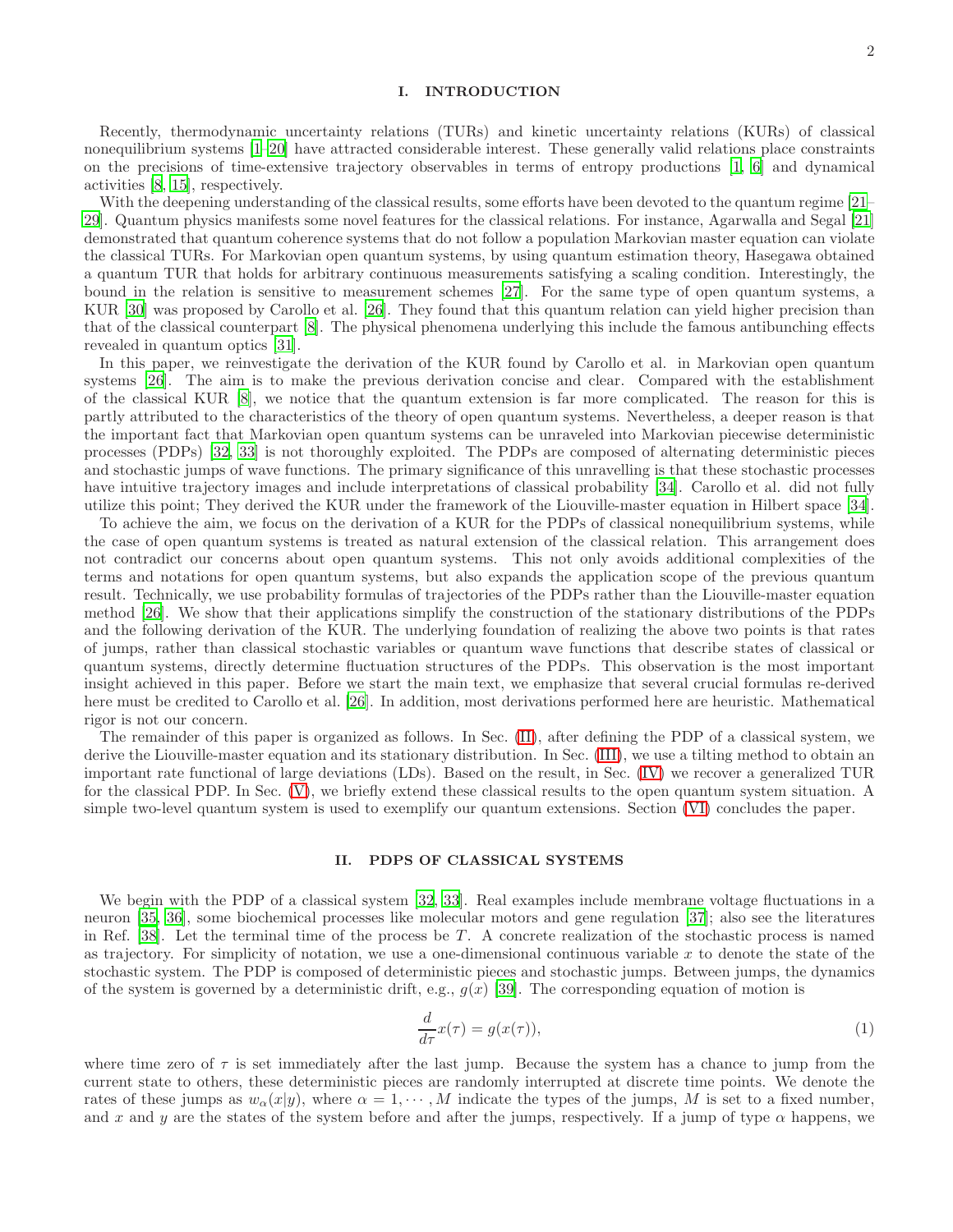simply call it  $\alpha$ -jump. In this paper, we additionally restrict the states after jumps to be discrete and to belong to a fixed set. Because they are accessed by certain types of jumps, we call these states target states and denote them  $x_\alpha$ . Accordingly, the initial condition of Eq. [\(1\)](#page-1-1) is one of the target states. We express the flow or the solution of the deterministic equation as  $\phi_\alpha(\tau)$ . This restriction not only simplifies our discussions, but also is consistent with the case of open quantum systems, where quantum systems collapse to one of finite wave functions after each jumps [\[34\]](#page-13-6); also see Eq. [\(43\)](#page-8-0) below. Note that  $x_{\alpha} = x_{\beta}$  is allowed for different  $\alpha$ - and  $\beta$ -jumps.

With the rates mentioned above, we can obtain the survival time distribution function that the system successively evolves without jumps after the last jump [\[34\]](#page-13-6). Let the latter be  $\alpha$  and the target state be  $x_{\alpha}$ . Then, the time distribution function of successive evolution  $S_{\alpha}(\tau)$  satisfies

<span id="page-2-0"></span>
$$
\frac{d}{d\tau}S_{\alpha}(\tau) = -\sum_{\beta=1}^{M} S_{\alpha}(\tau)w_{\beta}(\phi_{\alpha}(\tau)|x_{\beta}).
$$
\n(2)

Obviously, the term in the sum of Eq. [\(2\)](#page-2-0) is the conditional probability density of the next  $\beta$ -jump happening at time  $\tau$  given the last  $\alpha$ -jump. We specially denote it as

$$
p_{\alpha|\beta}(\tau) = S_{\alpha}(\tau)w_{\beta}(\phi_{\alpha}(\tau)|x_{\beta}).\tag{3}
$$

Defining the total rate

$$
\Gamma(x) = \sum_{\beta=1}^{M} w_{\beta}(x|x_{\beta}) \equiv \int dy W(x|y), \tag{4}
$$

where

<span id="page-2-4"></span>
$$
W(x|y) = \sum_{\beta=1}^{M} w_{\beta}(x|x_{\beta})\delta(y-x_{\beta})
$$
\n(5)

and the integration  $\int dy$  is over the whole space of the stochastic variable x, we obtain

<span id="page-2-2"></span>
$$
S_{\alpha}(\tau) = e^{-\int_0^{\tau} ds \Gamma(\phi_{\alpha}(s))}.
$$
\n(6)

The definition of  $W(x|y)$  is not essential, but it makes the Liouville-master equation more compact in form; see Eq.  $(11)$  below.

#### A. Liouville-master equation

The conventional approach of studying stochastic processes is to establish the integral of differential Chapman-Kolmogorov equations [\[40\]](#page-13-12). For the PDPs, the corresponding equation for the probability density function  $p(x, t)$  is known [\[32,](#page-13-4) [34\]](#page-13-6). In the following, we derive the same result by an intuitive age-structure formalism used in semi-Markov processes [\[41,](#page-13-13) [42\]](#page-13-14). This enables us to construct the stationary distribution of the PDPs.

Let  $p(x, t; \alpha, \tau)$  be the joint probability density when the state of the system at time t is x, the time of successive evolution is  $\tau$ , and the type of the last jump is  $\alpha$ . This function has several simple properties. Firstly, it satisfies a normalization condition:

<span id="page-2-1"></span>
$$
\int dx \left[ \sum_{\beta=1}^{M} \int_0^{\infty} dr p(x, t; \beta, \tau) \right] = 1.
$$
\n(7)

Note that the complete term in the squared brackets of Eq. [\(7\)](#page-2-1) is the probability density function  $p(x, t)$  of the system in state  $x$  at time  $t$ . Secondly, the chance of the system evolving without jumps continuously decreases with time, as the time  $\tau$  approaches infinity, the function  $p(x, t; \alpha, \tau)$  decays to zero; also see Eq. [\(6\)](#page-2-2). Finally, considering that  $p(x, t; \alpha, \tau = 0)$  is also equal to the probability density that other continuous states jump to  $x_\alpha$  through  $\alpha$ -jump at time t, while these states may start with jumps of different types with various times of continuous evolution, we can express it as

<span id="page-2-3"></span>
$$
p(x, t; \alpha, 0) = \sum_{\beta=1}^{M} \int dy \int_0^{\infty} dr p(y, t; \beta, \tau) w_{\alpha}(y | x_{\alpha}) \delta(x - x_{\alpha})
$$
  

$$
\equiv c_{\alpha}(t) \delta(x - x_{\alpha}).
$$
 (8)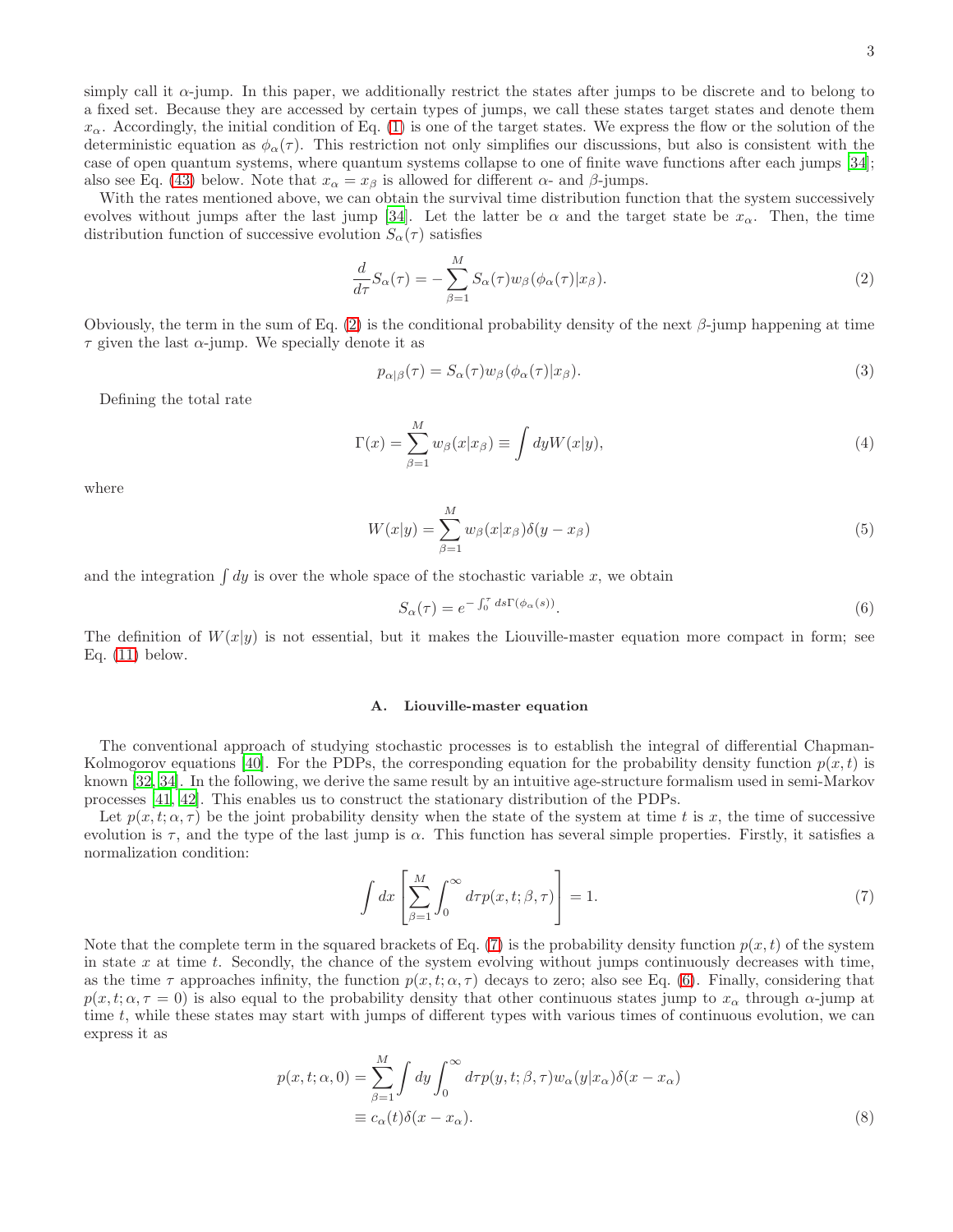The functions  $c_{\alpha}(t)$ ,  $\alpha = 1, \dots, M$ , represent the rates of  $\alpha$ -jumps happening at time t. We will give their concrete expressions in the steady state of the PDP. Note  $\delta(x - x_{\alpha})$  in Eq. [\(8\)](#page-2-3) is essential since the state of the system x must equal  $x_{\alpha}$  immediately after the  $\alpha$ -jump.

Let  $h$  be a small time interval. We have

<span id="page-3-1"></span>
$$
p(x, t+h; \alpha, \tau+h) = \int dy p(y, t; \alpha, \tau) \left[1 - \Gamma(y)h\right] \delta(x - y - g(y)h) + o(h). \tag{9}
$$

The reason for this is that if the system starts with the target state  $x_{\alpha}$  after the  $\alpha$ -jump and successively evolves  $\tau + h$  at time  $t + h$ , the system must evolve  $\tau$  at time t, and no jumps occur during h. Note that the Dirac function δ() therein indicates the deterministic Eq. [\(1\)](#page-1-1). Expanding both sides of Eq. [\(9\)](#page-3-1) in terms of h and letting h → 0, we obtain

<span id="page-3-2"></span>
$$
\partial_t p(x, t; \alpha, \tau) + \partial_\tau p(x, t; \alpha, \tau) = -\partial_x (g(x)p(x, t; \alpha, \tau)) - \Gamma(x)p(x, t; \alpha, \tau). \tag{10}
$$

Integrating and summing Eq. [\(10\)](#page-3-2) with respect to  $\tau$  and  $\alpha$ , respectively, and using the properties of  $p(x, t; \alpha, \tau)$  at  $\tau = 0$  and  $\infty$ , respectively, we obtain the classical Liouville-master equation for the probability density function of the PDP [\[32](#page-13-4), [34\]](#page-13-6):

<span id="page-3-0"></span>
$$
\partial_t p(x,t) = -\partial_x(g(x)p(x,t)) + \int dy[p(y,t)W(y|x) - p(x,t)W(x|y)]. \tag{11}
$$

Now, the reason for defining  $W(x|y)$  [Eq. [\(5\)](#page-2-4)] is clear.

#### B. Stationary distribution of PDPs

Let us assume that the classic system has a unique steady state over long time durations [\[43](#page-13-15)]. Under this situation,  $p(x, t = \infty; \alpha, \tau) \equiv p_{\infty}(x; \alpha, \tau)$  is independent of time t. Using the flow of Eq. [\(1\)](#page-1-1), we formally solve Eq. [\(10\)](#page-3-2):

$$
p_{\infty}(x;\alpha,\tau) = c_{\alpha} S_{\alpha}(\tau) \delta(x - \phi_{\alpha}(\tau)). \tag{12}
$$

Note that here  $c_{\alpha}$  is also no longer time-dependent. Substituting the solution into Eq. [\(8\)](#page-2-3) and integrating both sides with respect to  $x$ , we have

<span id="page-3-5"></span>
$$
c_{\alpha} = \sum_{\beta=1}^{M} c_{\beta} \left[ \int_{0}^{\infty} d\tau p_{\beta|\alpha}(\tau) \right]
$$
  

$$
\equiv \sum_{\beta=1}^{M} c_{\beta} P_{\beta|\alpha}.
$$
 (13)

According to the probability meaning of  $p_{\beta|\alpha}(\tau)$ , we see that  $P_{\beta|\alpha}$  is the conditional probability that the type of the next jump is  $\alpha$  given the last  $\beta$ -jump, and obviously  $\sum_{\alpha=1}^{M} P_{\beta|\alpha} = 1$ . Therefore,  $P_{\beta|\alpha}$  is the transition probability of the embedded Markov chain of the PDP, while  $c_{\alpha}$  is proportional to the stationary distribution of the Markov chain [\[41\]](#page-13-13). Let  $\pi_{\alpha}, \alpha = 1, \cdots, M$  be the distribution. According to Eq. [\(7\)](#page-2-1), we have

<span id="page-3-3"></span>
$$
c_{\alpha} = \frac{\pi_{\alpha}}{\sum_{\beta=1}^{M} \pi_{\beta} \tau_{\beta}},\tag{14}
$$

where

<span id="page-3-6"></span>
$$
\tau_{\beta} = \int_0^{\infty} d\tau S_{\beta}(\tau) = \sum_{\gamma=1}^{M} \int_0^{\infty} d\tau p_{\beta|\gamma}(\tau)\tau
$$
\n(15)

is the average time of continuous evolution of the system starting with the target state  $x_\beta$  of the last  $\beta$ -jump. Eq. [\(14\)](#page-3-3) clearly shows that  $c_{\alpha}$  is indeed the rate of  $\alpha$ -jump in the steady state. If we further use  $p_{\infty}(x)$  to denote the probability density function  $p(x, t)$  under the long time limit, the relationship between  $p(x, t)$  and  $p(x, t; \beta, \tau)$  reminds us

<span id="page-3-4"></span>
$$
p_{\infty}(x) = \sum_{\beta=1}^{M} c_{\beta} \int_{0}^{\infty} d\tau S_{\beta}(\tau) \delta(x - \phi_{\beta}(\tau)).
$$
\n(16)

The probability meaning of Eq. [\(16\)](#page-3-4) is intuitive.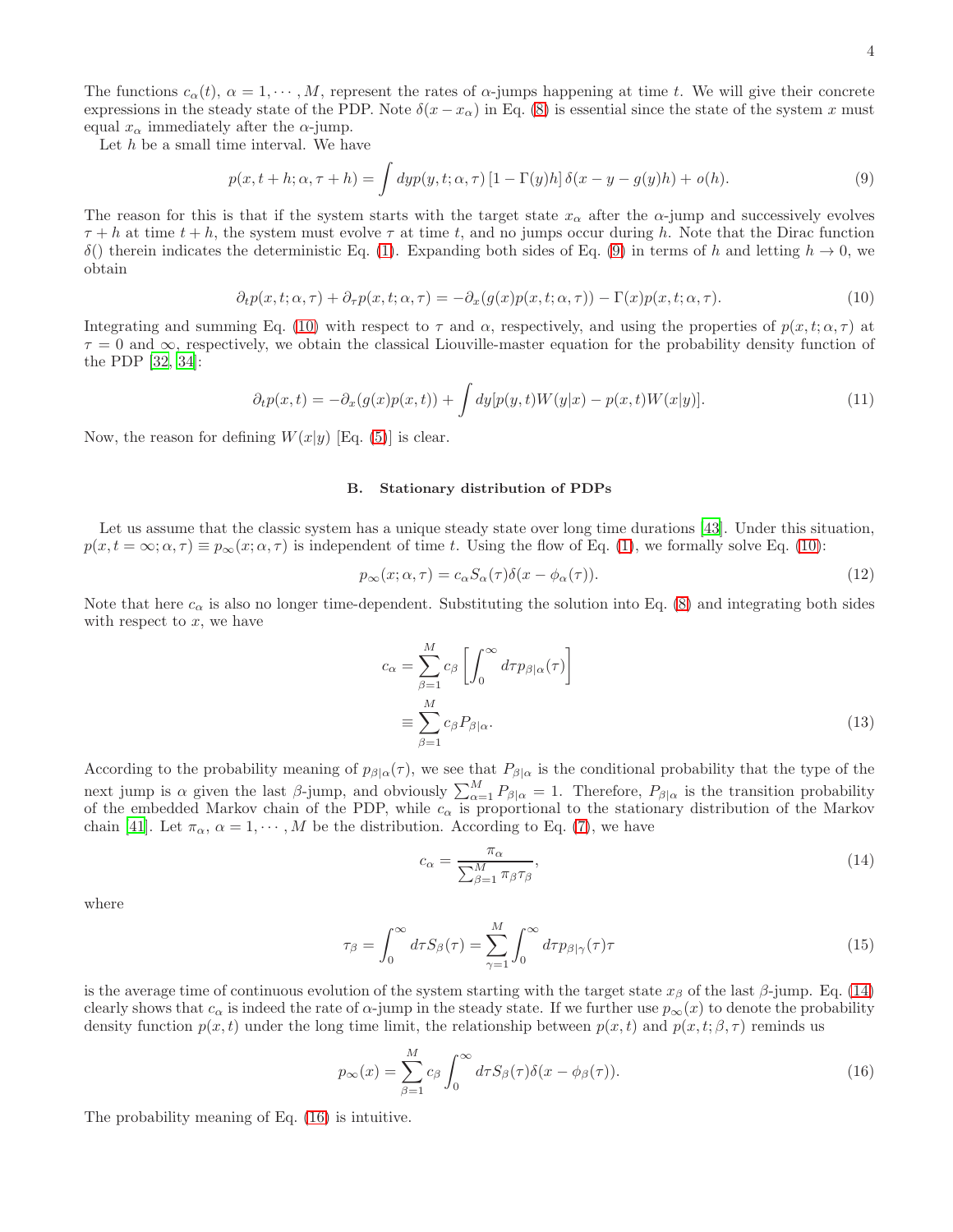## <span id="page-4-0"></span>III. A RATE FUNCTIONAL OF LARGE DEVIATIONS

In this section, we use a tilting method [\[44](#page-13-16)[–46\]](#page-13-17) to derive a rate functional of LDs of the PDPs. Quantum extension leads to the KUR of open quantum systems [\[26\]](#page-12-6). To this end, we write the probability functional  $\mathbf{P}[X_T]$  of a trajectory  $X_T$  of the PDP. We assume that in the trajectory a sequence of  $\alpha_i$ -jumps happen at times  $t_i$ , where  $i = 0, 1, \dots, N$ , and  $N$  is the total number of jumps. Furthermore, we denote the states of the system just before and immediately after the time  $t_i$  as  $x(t_i^-)$  and  $x(t_i^+)$ , respectively. According to our previous notations,  $x(t_i^+)$  is equal to one of the target states: that is,  $x(t_i^+) = x_{\alpha_i}$ , while  $x(t_i^-)$  is equal to  $\phi_{\alpha_{i-1}}(\tau_i)$ , where  $\tau_i = t_i - t_{i-1}$ . A schematic diagram of such a trajectory and concrete explanations of these notations are shown in Fig. [\(1\)](#page-5-1). Then, the probability functional of the trajectory is

<span id="page-4-1"></span>
$$
\mathbf{P}[X_T] = p_{\alpha_0|\alpha_1}(\tau_1)p_{\alpha_1|\alpha_2}(\tau_2)\cdots p_{\alpha_{N-1}|\alpha_N}(\tau_N)S_{\alpha_N}(T-t_N). \tag{17}
$$

Using the Dirac delta function and Kronecker delta symbol, we rewrite Eq. [\(17\)](#page-4-1) as

<span id="page-4-3"></span>
$$
\mathbf{P}[X_T] \simeq e^{T\sum_{\beta,\gamma=1}^M \int_0^\infty d\tau \ln p_{\beta|\gamma}(\tau) F_{\beta\gamma;\tau}[X_T]},\tag{18}
$$

where

<span id="page-4-2"></span>
$$
F_{\beta\gamma;\tau}[X_T] \equiv \frac{1}{T} \sum_{i=1}^{N} \delta_{\beta,\alpha_{i-1}} \delta_{\gamma,\alpha_i} \delta(\tau_i - \tau). \tag{19}
$$

Because this paper pertains to the situation of a long time limit, we use "≍" to indicate that the initial probability of the system and the last term  $S_{\alpha_N}$  in Eq. [\(17\)](#page-4-1) are neglected. Eq. [\(19\)](#page-4-2) represents the average number of the ordered β- and  $γ$ -jumps next to each other in unit time along the trajectory  $X_T$  and their interval equal to  $τ$ . If the classic system is ergodic, under the long time limit the law of large numbers almost surely ensures that  $F_{\beta\gamma;\tau}$  converges to  $c_{\beta}p_{\beta|\gamma}(\tau).$ 

Let  $p[F]$  be the probability distribution functional for the functions  $F_{\alpha\beta}(\tau)$ ,  $\alpha, \beta = 1, \dots, M$ . Based on Eq. [\(18\)](#page-4-3), we have

<span id="page-4-4"></span>
$$
p[F] \approx \sum_{X_T} \mathbf{P}[X_T] \prod_{\beta,\gamma=1}^M \prod_{j=1}^K \delta(F_{\beta\gamma;s_j}[X_T] - F_{\beta\gamma}(s_j))
$$
  
\n
$$
\approx \sum_{X_T} \widetilde{\mathbf{P}}[X_T] \frac{\mathbf{P}[X_T]}{\widetilde{\mathbf{P}}[X_T]} \prod_{\beta,\gamma=1}^M \prod_{j=1}^K \delta(F_{\beta\gamma;s_j}[X_T] - F_{\beta\gamma}(s_j))
$$
  
\n
$$
\approx \exp\left[-T \sum_{\beta,\gamma=1}^M \int_0^\infty d\tau F_{\beta\gamma}(\tau) \ln \frac{\widetilde{p}_{\beta|\gamma}(\tau)}{p_{\beta|\gamma}(\tau)} \right] \sum_{X_T} \widetilde{\mathbf{P}}[X_T] \prod_{\beta,\gamma=1}^M \prod_{j=1}^K \delta(F_{\beta\gamma;s_j}[X_T] - F_{\beta\gamma}(s_j)),
$$
\n(20)

where  $s_i = j\epsilon, j = 1, \cdots, K$  and  $K = T/\epsilon$ , and the sum is over all trajectories of the PDP. Note that the right-hand side of Eq. [\(20\)](#page-4-4) must be understood in the limit  $K \to \infty$ , since  $\tau$  is a continuous variable. In the second equation, we introduce a fictitious classical system and its dynamical description is still PDP: in this system, the probability density functional of the trajectory  $X_T$  is  $\mathbf{P}[X_T]$ , and  $\widetilde{p}_{\beta|\gamma}(\tau)$  is the conditional probability density, like  $p_{\beta|\gamma}(\tau)$  of the real system. Apparently, the last sum of the third equation is exactly the probability density functional  $\tilde{p}[F]$  of the fictitious system. Importantly, if  $F_{\beta\gamma}(\tau)$  is typical in the steady state of this system, that is,  $\tilde{p}[F] \simeq 1$ , Eq. [\(20\)](#page-4-4) leads to a rate functional of the original system:

<span id="page-4-5"></span>
$$
I[F] = \sum_{\beta,\gamma=1}^{M} \int_0^{\infty} d\tau F_{\beta\gamma}(\tau) \ln \frac{\widetilde{p}_{\beta|\gamma}(\tau)}{p_{\beta|\gamma}(\tau)}.
$$
\n(21)

where

<span id="page-4-6"></span>
$$
F_{\beta\gamma}(\tau) = \tilde{c}_{\beta}\tilde{p}_{\beta|\gamma}(\tau),\tag{22}
$$

and

$$
\widetilde{c}_{\beta} = \sum_{\gamma=1}^{M} \int_{0}^{\infty} d\tau F_{\beta\gamma}(\tau) \tag{23}
$$

is simply the rate of  $\beta$ -jump in the steady state of the fictitious system; see Eq. [\(14\)](#page-3-3). Eq. [\(21\)](#page-4-5) agrees with that obtained by Carollo et al. in Markovian open quantum systems [\[26\]](#page-12-6). Note that so far our discussions are restricted to the classical regime. We explain below that this is not accidental.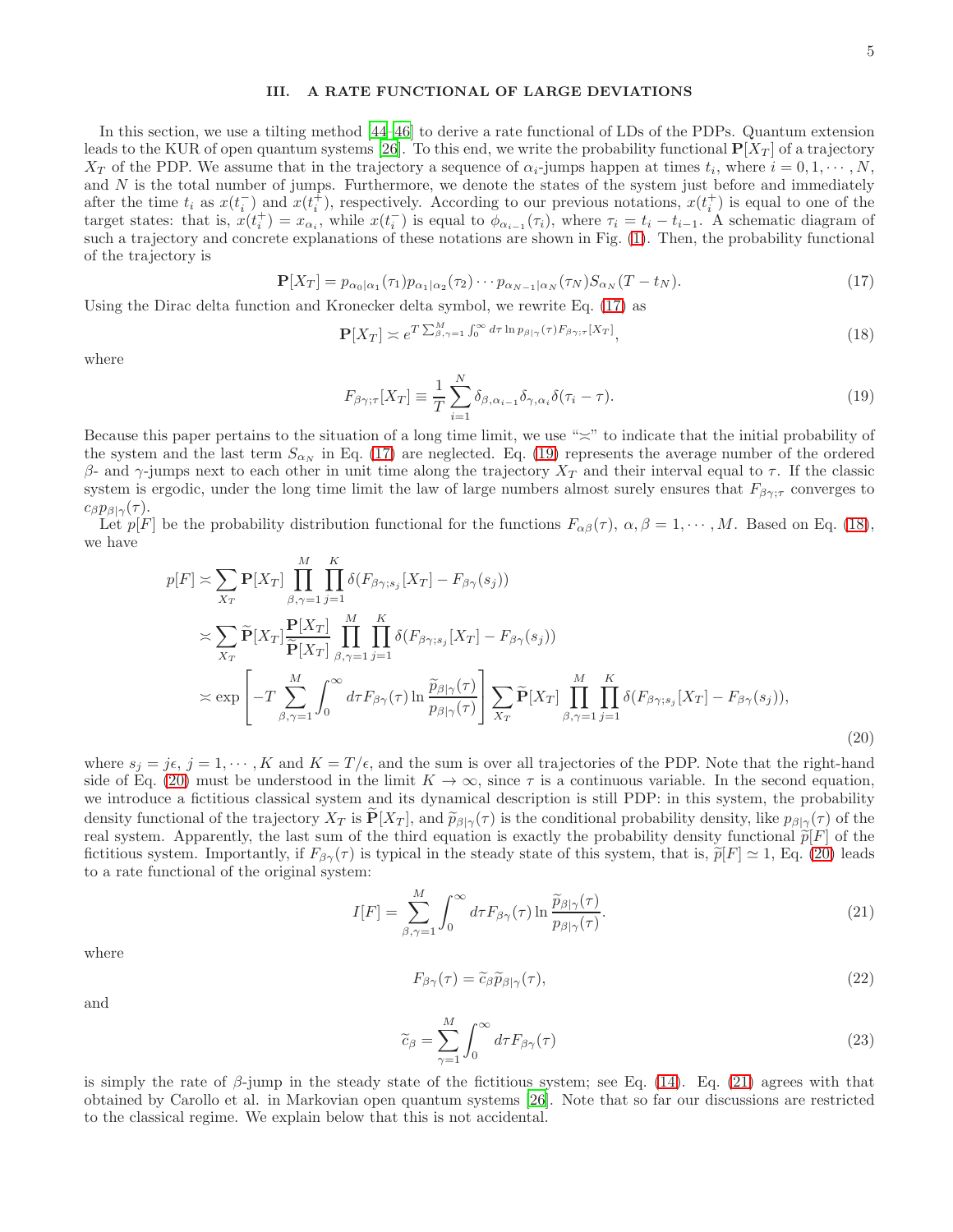

FIG. 1. A schematic diagram of a trajectory of the classical PDP.

## <span id="page-5-1"></span><span id="page-5-0"></span>IV. A KINETIC UNCERTAINTY RELATION

Following Carollo et al. [\[26](#page-12-6)], the time-extensive trajectory observable we are concerned with is a linear combination of the empirical rates  $k_{\alpha}$  which is the number of  $\alpha$ -jump happening in unit time along a trajectory  $X_T$ :

<span id="page-5-2"></span>
$$
J[X_T] = \sum_{\alpha=1}^{M} \omega_{\alpha} k_{\alpha}[X_T].
$$
\n(24)

Here,  $\omega_{\alpha}$ ,  $\alpha = 1, \dots, M$ , represent certain  $\alpha$ -dependent constants. That is, they are specified by the types of the jumps. We emphasize that these  $k_{\alpha}$  are functionals of trajectory. Even if the system has been in the steady state, they usually do not equal  $c_{\alpha}$  because of fluctuations in finite time interval T. Of course, observing these large fluctuations is rare, and their values are mainly surrounding  $c_{\alpha}$ . Accordingly, the observed J is fluctuating around the typical

$$
J_s = \sum_{\alpha=1}^{M} \omega_{\alpha} c_{\alpha}.
$$
 (25)

To quantify their deviation, we introduce a dimensionless parameter  $\lambda = 1 + \eta$ :  $J = \lambda J_s$ . Obviously,  $\eta$  is equal to  $(J - J_s)/J_s$ . Here, we do not consider the cases of  $J_s = 0$ .

Assume that the LD principle is valid for the observable  $(24)$ : that is, the probability density function for  $J$  is  $p(J) \approx \exp[-TI(J)]$  [\[47\]](#page-13-18). According to the contraction principle [47], the rate function  $I(J)$  is equal to the minimum of  $I_M(k_1, \dots, k_M)$ :

<span id="page-5-3"></span>
$$
I(J) = \min_{J} I_M(k_1, \cdots, k_M) \le I_M(k_1, \cdots, k_M),
$$
\n<sup>(26)</sup>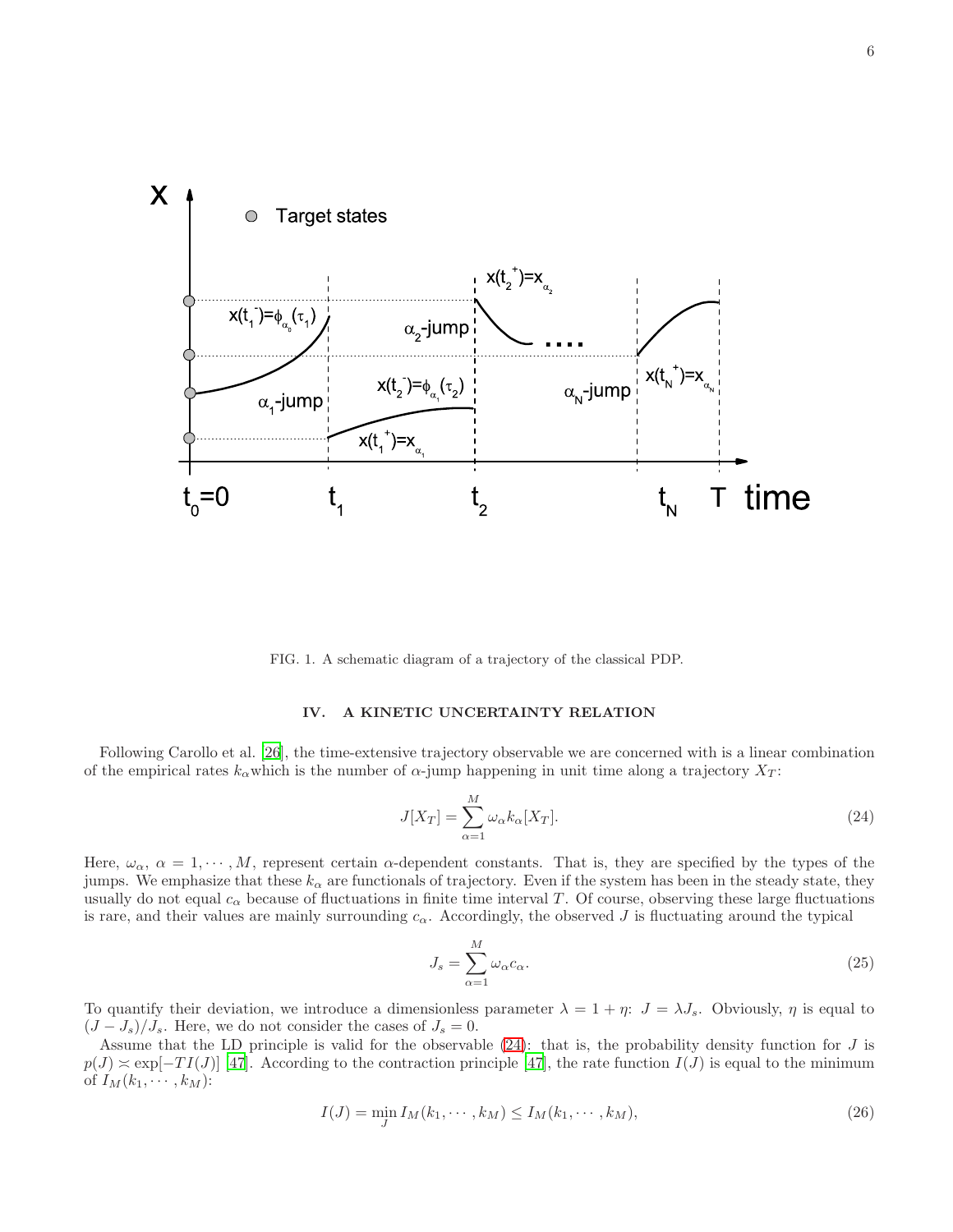7

where  $I_M$  is the rate function for the stochastic rates  $k_\alpha$ , and the minimization is achieved by selecting all possible rates that satisfy the constraint [\(24\)](#page-5-2). Note that on the right-hand side of the inequality in Eq. [\(26\)](#page-5-3),  $k_{\alpha}$  represents such a column of arbitrary rates. A simple case is  $k_{\alpha} = \lambda c_{\alpha}$ . Note that  $\eta$  is now also equal to  $(k_{\alpha} - c_{\alpha})/c_{\alpha}$ . We also do not consider the extreme cases of  $c_{\alpha} = 0$ . Crucially, the rate function  $I_M$  can be further obtained by applying the contraction principle again to the rate functional [\(21\)](#page-4-5):

<span id="page-6-0"></span>
$$
I_M(k_1, \cdots, k_M) = \min_{k_1, \cdots, k_M} I[F] \le I[F].
$$
\n(27)

Analogously, the minimization of Eq. [\(27\)](#page-6-0) is achieved by selecting all possible  $F_{\beta\gamma}(\tau) = \tilde{c}_{\beta}\tilde{p}_{\beta|\gamma}(\tau)$  that satisfy the constraint  $\tilde{c}_{\beta} = k_{\beta}$ , where  $\tilde{c}_{\beta}$  is defined by Eq. [\(22\)](#page-4-6). The notation F on the right-hand side of the inequality in Eq. [\(27\)](#page-6-0) represents such functions.

We now focus on constructing concrete  $F_{\beta\gamma}(\tau)$ . Because of the constraint, arbitrariness of these functions is in fact inherited by  $\tilde{p}_{\beta|\gamma}(\tau)$ . Analogous to previous schemes in the classical regime [\[6,](#page-12-2) [11,](#page-12-7) [13,](#page-12-8) [48\]](#page-13-19), if we are concerned with a local quadratic upper bound of  $I(J)$  around  $J_s$ , that is,  $\eta$  is regarded as a small quantity, we can present an ansatz that  $\widetilde{p}_{\beta|\gamma}(\tau)$ , the conditional probability density function of an auxiliary system, is constructed as a perturbation of  $p_{\beta|\gamma}(\tau)$  of the original system:

<span id="page-6-1"></span>
$$
\widetilde{p}_{\beta|\gamma}(\tau) = p_{\beta|\gamma}(\tau) \left[ 1 + \eta f_{\beta\gamma}(\tau) + \eta^2 g_{\beta\gamma}(\tau) \right] + o(\eta^2). \tag{28}
$$

 $f_{\beta\gamma}(\tau)$  and  $g_{\beta\gamma}(\tau)$  are the two functions to be determined.

The constraint  $\tilde{c}_{\beta} = \lambda c_{\beta}$  implies two consequences. First, according to Eq. [\(13\)](#page-3-5), the transition probability  $P_{\beta|\gamma}$  of the Markov chain of the auxiliary system must be equal to  $P_{\beta|\gamma}$  of the original system. Hence, we have

<span id="page-6-2"></span>
$$
\int_0^\infty d\tau [\eta f_{\beta\gamma}(\tau) + \eta^2 g_{\beta\gamma}(\tau)] p_{\beta|\gamma}(\tau) = 0.
$$
\n(29)

On the other hand, when we substitute the ansatz  $(28)$  into Eq.  $(21)$ , keep the terms until the second order of  $\eta$ , and use Eq.  $(29)$ , we find that the right-hand side of the inequality in Eq.  $(27)$  equals

<span id="page-6-3"></span>
$$
\frac{\eta^2}{2} \sum_{\beta,\gamma=1}^{M} c_{\beta} \int_0^{\infty} p_{\beta|\gamma}(\tau) \left[ 2f_{\beta\gamma}(\tau) + f_{\beta\gamma}(\tau)^2 \right]. \tag{30}
$$

The term of the first order of  $\eta$  exactly vanishes. The second consequence comes from Eq. [\(14\)](#page-3-3):  $\tilde{\tau}_{\beta} = \tau_{\beta}/\lambda$ , where  $\tilde{\tau}_{\beta}$ is the average survival time of the auxiliary system. According to Eq. [\(15\)](#page-3-6), we expand the definition of the average survival time in terms of  $\eta$  and obtain an equation with respect to the first order of  $\eta$ :

$$
\int_0^\infty d\tau p_{\beta|\gamma}(\tau)\tau = -\int_0^\infty d\tau p_{\beta|\gamma}(\tau) f_{\beta\gamma}(\tau)\tau.
$$
\n(31)

A simple but non-trivial solution is

$$
f_{\beta\gamma}(\tau) = \frac{\tau_{\beta|\gamma}^2}{\sigma_{\beta|\gamma}^2} \left(1 - \frac{\tau}{\tau_{\beta|\gamma}}\right),\tag{32}
$$

where

$$
\tau_{\beta|\gamma} = P_{\beta|\gamma}^{-1} \int_0^\infty d\tau p_{\beta|\gamma}(\tau)\tau
$$
\n(33)

$$
\sigma_{\beta|\gamma}^2 = P_{\beta|\gamma}^{-1} \int_0^\infty d\tau p_{\beta|\gamma}(\tau) \tau^2 - (\tau_{\beta|\gamma})^2 \tag{34}
$$

are the average and variance of the time of continuous evolution when the type of the next jump is  $\gamma$  given the last β-jump, respectively. Note that  $P_{\beta|\gamma}^{-1}$  therein fills the role of normalization with respect to time τ. Carollo et al. [\[26](#page-12-6)] defined these two quantities.

Substituting the concrete formula of  $f_{\beta\gamma}(\tau)$  into Eq. [\(30\)](#page-6-3) and following the inequalities in Eq. [\(26\)](#page-5-3) and [\(27\)](#page-6-0), we obtain an upper bound of the rate function of the stochastic observable:

<span id="page-6-4"></span>
$$
I(J) \le \frac{(J - J_s)^2}{2J_s^2} \sum_{\beta, \gamma=1}^M c_\beta P_{\beta|\gamma} \frac{\tau_{\beta|\gamma}^2}{\sigma_{\beta|\gamma}^2}.
$$
\n(35)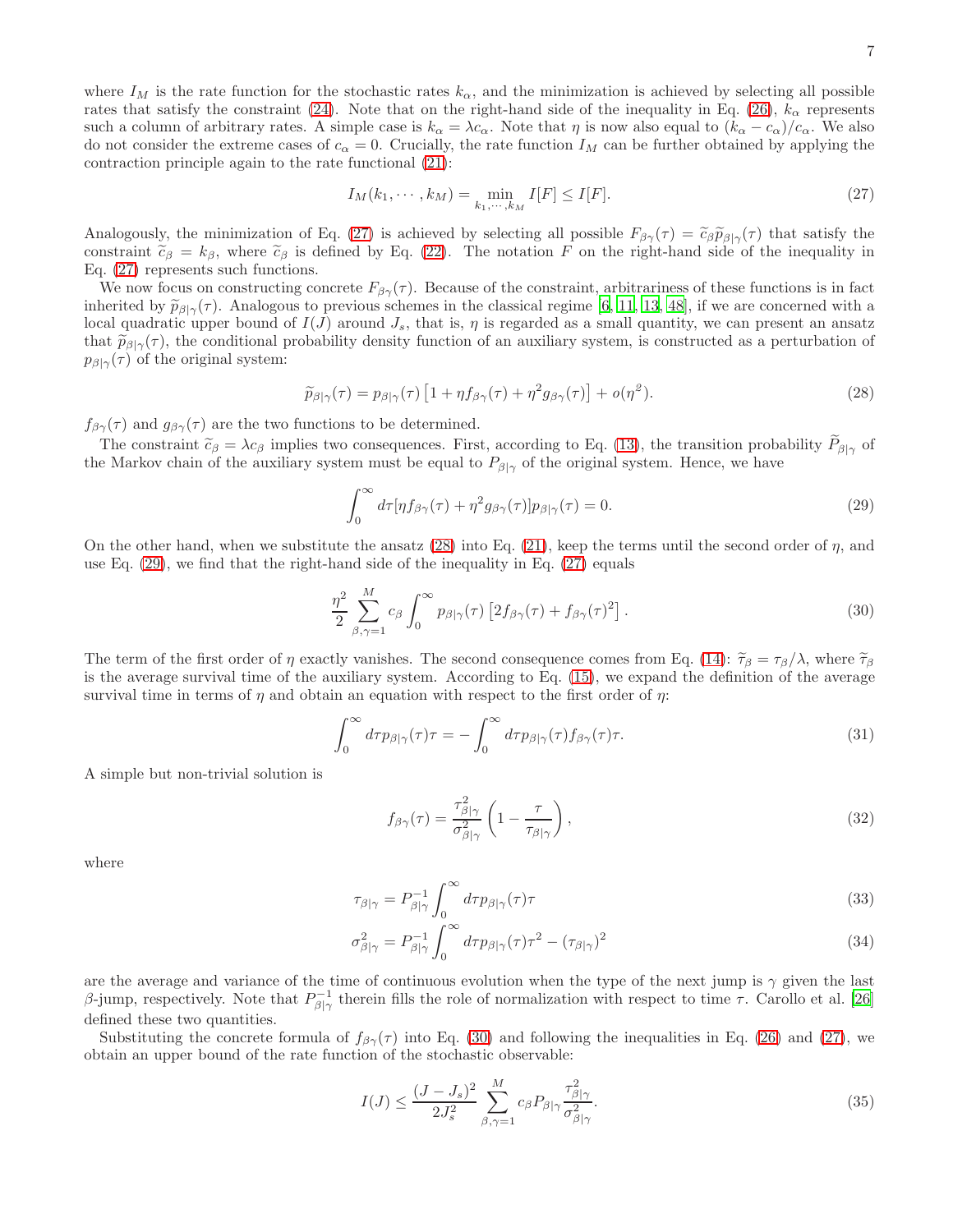<span id="page-7-1"></span>
$$
\sigma_{J}^{2} \ge J_{s}^{2} \left( T \sum_{\beta,\gamma=1}^{M} c_{\beta} P_{\beta|\gamma} \frac{\tau_{\beta|\gamma}^{2}}{\sigma_{\beta|\gamma}^{2}} \right)^{-1}.
$$
\n(36)

Let us make several comments. First of all, the KUR is proven for the classical PDP. Nevertheless, it is exactly the same as that in Markovian open quantum systems [\[26](#page-12-6)]. Then, Carollo et al. made an alternative approximation [\[49\]](#page-13-20):  $\tilde{p}_{\beta|\gamma}(\tau) = v_{\beta\gamma} \exp(-\tau u_{\beta\gamma}) p_{\beta|\gamma}(\tau)$ , where the parameters  $u_{\beta\gamma}$  are regarded as small quantities and  $v_{\beta\gamma}$  are to be determined. By contrast, since one single small parameter  $\eta$  is included, the approximation [\(28\)](#page-6-1) leads to a simpler argument toward the KUR.  $p_{\alpha|\beta}(\tau)$ ,  $\alpha, \beta = 1, \cdots, M$ , compose a set of kernels of a semi-Markov process [\[41,](#page-13-13) [42,](#page-13-14) [50\]](#page-13-21). Because the semi-Markov kernels instead of the deterministic dynamics between jumps play essential roles in Eqs. [\(17\)](#page-4-1)- [\(36\)](#page-7-1), the KUR also holds for general semi-Markov processes [\[51\]](#page-13-22). Carollo et al. [\[26\]](#page-12-6) have argued that the unraveled dynamics of Markovian open quantum systems is semi-Markovian. However, because their theory was developed in the framework of the Liouvill-master equation in Hilbert space, we could not arrive at this general conclusion if we simply followed their approach.

#### <span id="page-7-0"></span>V. EXTENSIONS TO OPEN QUANTUM SYSTEMS

When we recall the probability formulas and statistics of the KUR in previous sections, we notice that they are directly determined by the rates  $w_\alpha(x|x_\alpha)$  of the ljumps. Therefore, if retaining these rates while regarding x as the wave function that describes the state of some quantum system, and updating the classical Eq.  $(1)$  into some Schrödinger-like equations, we will obtain a theory regarding the PDPs and KUR of the quantum systems. Because these PDPs exist about the wave functions in Hilbert space, their trajectories are specially coined quantum trajectories [\[52](#page-13-23)]. Physically, the PDPs of wave functions or density matrixes arise in quantum systems that are continuously measured or monitored [\[34](#page-13-6), [53\]](#page-13-24). In the remainder of this paper, after sketching established knowledge about the PDPs of general open quantum systems [\[34\]](#page-13-6), we briefly examine the quantum extensions of the previous classical results. Finally, we exemplify them by a simple two-level quantum system.

## A. Unraveling the quantum master equation

Let  $\rho(t)$  be the reduced density matrix of an open quantum system. The ensemble dynamics of the system is described by the Markovian quantum master equation [\[34,](#page-13-6) [54](#page-13-25)[–56\]](#page-13-26)

<span id="page-7-4"></span>
$$
\partial_t \rho(t) = -i[H, \rho(t)] + \sum_{\alpha=1}^M r_\alpha [A_\alpha \rho(t) A_\alpha^\dagger - \frac{1}{2} \{ A_\alpha^\dagger A_\alpha, \rho(t) \}], \tag{37}
$$

where the Planck constant  $\hbar$  is set to 1, H denotes the Hamiltonian of the quantum system,  $A_{\alpha}$  is the jump operator or Lindblad operator and is assumed to be eigenoperator of a certain Hamiltonian of the system, and nonnegative  $r_{\alpha}$ ,  $\alpha = 1, \dots, M$  represent the correlation functions of the environments surrounding the system. The reduced density matrix of this general equation is demonstrated to equal to an average of the density matrixes of the individual quantum systems [\[57\]](#page-13-27):

<span id="page-7-3"></span>
$$
\rho(t) = \int D\psi D\psi^* P[\psi, t] |\psi\rangle\langle\psi|.
$$
\n(38)

Here,  $D\psi D\psi^*$  is the Hilbert space volume element, and  $P[\psi, t]$  is the probability distribution functional of the stochastic wave function  $\psi$  at time t. The latter satisfies the quantum Liouville-master equation:

<span id="page-7-2"></span>
$$
\partial_t P[\psi, t] = i \int dz \left\{ \frac{\delta}{\delta \psi(z)} G[\psi](z) - \frac{\delta}{\delta \psi^*(z)} G[\psi]^*(z) \right\} P[\psi, t] +
$$
  

$$
\int D\phi D\phi^* \left\{ P[\phi, t] W[\phi|\psi] - P[\psi, t] W[\psi|\phi] \right\},
$$
(39)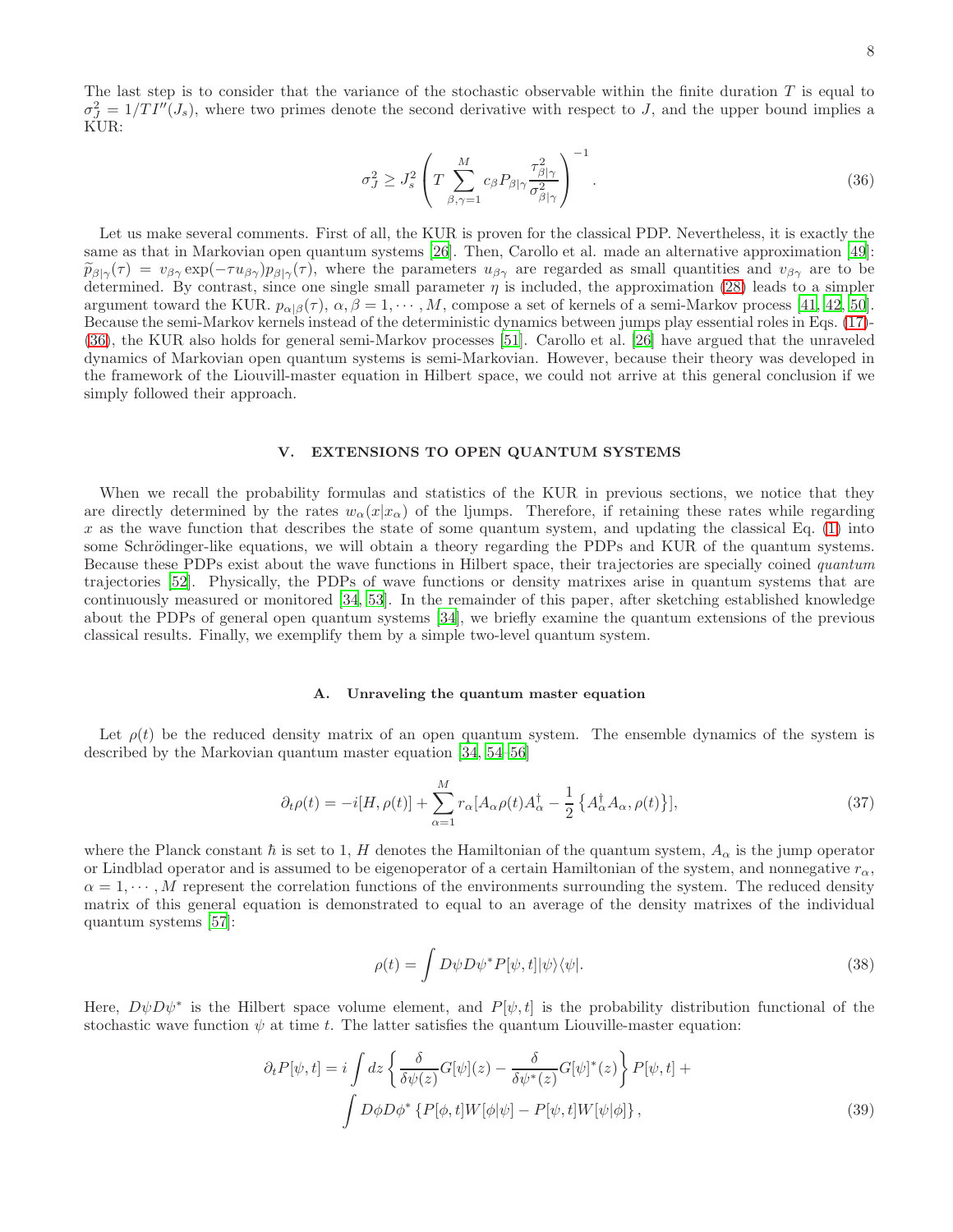9

where  $\delta/\delta\psi(z)$  and  $\delta/\delta^*\psi(z)$  are functional derivatives, and z denotes the positional representation. The operator G in the first integral of Eq. [\(39\)](#page-7-2) is

$$
G[\psi] = (\hat{H} + \frac{i}{2} \sum_{\alpha=1}^{M} r_{\alpha} \parallel A_{\alpha} \psi \parallel^{2}) |\psi\rangle, \qquad (40)
$$

and  $\hat{H} \equiv H - (i/2) \sum_{\alpha=1}^{M} r_{\alpha} A_{\alpha}^{\dagger} A_{\alpha}$  is the non-Hermitian Hamiltonian. In the second integral,  $W[\phi|\psi]$  is equal to

$$
\sum_{\alpha=1}^{M} w_{\alpha} [\phi | \psi_{\alpha}] \delta [\psi_{\alpha} - \psi], \qquad (41)
$$

where  $\delta$ [ ] denotes the Dirac functional and  $w_{\alpha}[\phi|\psi_{\alpha}] = r_{\alpha} || A_{\alpha}|\phi\rangle ||^2$  is the rate of quantum jump of the wave function from  $|\phi\rangle$  to the target  $|\psi_\alpha\rangle$  due to the action of the jump operator  $A_\alpha$ . For the precise definition of the target wave function, see Eq. [\(43\)](#page-8-0) below. A collection of Eqs. [\(38\)](#page-7-3) and [\(39\)](#page-7-2) is called the unraveling of the quantum master equation [\(37\)](#page-7-4).

The strong similarity of Eqs. [\(39\)](#page-7-2) and [\(11\)](#page-3-0) arises from the fact that the former also has an interpretation of PDP about stochastic wave functions. As in the case of the classical system, these quantum PDPs are also composed of deterministic pieces and stochastic instantaneous jumps: the deterministic pieces are the solutions of the nonlinear Schrödinger equation,

<span id="page-8-1"></span>
$$
\frac{d}{d\tau}|\psi(\tau)\rangle = -iG[\psi(\tau)],\tag{42}
$$

while the quantum jumps are the instantaneous collapses of the wave functions as

<span id="page-8-0"></span>
$$
|\psi(\tau)\rangle \to |\psi_{\alpha}\rangle = \frac{A_{\alpha}|\psi(\tau)\rangle}{\parallel A_{\alpha}|\psi(\tau)\rangle \parallel},
$$
\n(43)

and the rate of the quantum jump is nothing but  $w_\alpha[\psi(\tau)|\psi_\alpha]$ . Eq. [\(43\)](#page-8-0) defines the target wave function. At first sight,  $|\psi_{\alpha}\rangle$  appears  $\psi(\tau)$ -dependent. However, the jump operators map the latter to special wave functions which are preset by the jump operators themselves. Hence, it is nature to call  $\alpha$ -jump if a quantum collapse happens because of the jump operator  $A_{\alpha}$ . We need point out that in the quantum case it is common that the same target wave function is approached by different types of quantum jumps, e.g., multi-level quantum systems [\[29\]](#page-13-0). The textbook by Breuer and Petruccione [\[34](#page-13-6)] contains a detailed account of Eqs. [\(38\)](#page-7-3) -[\(43\)](#page-8-0).

Based on the definition of the quantum PDPs, we easily see that previous arguments and results about the classical PDPs can be extended to the quantum case. In fact, most of the efforts are simple replacements of notations (an exception is the quantum version of Eq. [\(10\)](#page-3-2); see Appendix A). For instance, the target state  $x_{\alpha}$  is replaced by the target wave function  $|\psi_{\alpha}\rangle$ , the notation of the classical trajectory  $X_T$  is changed to  $\Psi_T$ , and the classical flow  $\phi_{\alpha}(\tau)$ is updated to  $\hat{U}(\tau)|\psi_{\alpha}\rangle$ , where  $\hat{U}(\tau) = \exp(-i\tau G)$  is the time-evolution operator. Significantly, the KUR [\(36\)](#page-7-1) and its proof in the quantum regime are exactly the same as those in the classical regime. The cause for this has been explained at the beginning of this section. On the other hand, we also understand why Carollo et al. [\[26\]](#page-12-6) can obtain the KUR of the Markovian open quantum systems without firstly studying the classical counterparts.

Before closing this discussion, we mention that an important and physically relevant observable is the stochastic heat along quantum trajectories [\[58](#page-13-28)[–62,](#page-13-29) [69](#page-13-30)]. For this case,  $\omega_{\alpha}$  in Eq. [\(24\)](#page-5-2) represents the energy quantum that is absorbed from or released to heat baths of quantum systems.

#### B. A resonant two-level quantum system

Let us illustrate the quantum results by a standard model of quantum optics: in a vacuum, a two-level atom is driven by a resonant field [\[31](#page-13-3), [57](#page-13-27), [63](#page-13-31)]. The quantum master equation of the system is

<span id="page-8-2"></span>
$$
\partial_t \rho(t) = -i[H, \rho(t)] + \gamma[\sigma_- \rho(t)\sigma_+ - \frac{1}{2}\{\sigma_+ \sigma_-, \rho(t)\}], \tag{44}
$$

where  $H = -\Omega(\sigma_{-} + \sigma_{+})/2$  represents the interaction Hamiltonian between the system and the resonant field,  $\Omega$ is the Rabi frequency, and  $\gamma$  is the spontaneous emission rate. Compared with Eq. [\(37\)](#page-7-4), we have  $M = 1$ ,  $r_1 = \gamma$ ,  $A_1 = \sigma_-, A_1^{\dagger} = \sigma_+,$  where  $\sigma_{+/-}$  are the raising and lowering Pauli operators, respectively. In particular, the target wave function is unique and equal to the ground state:  $\psi_1 = |g\rangle$ . The notion of the PDPs of the two-level quantum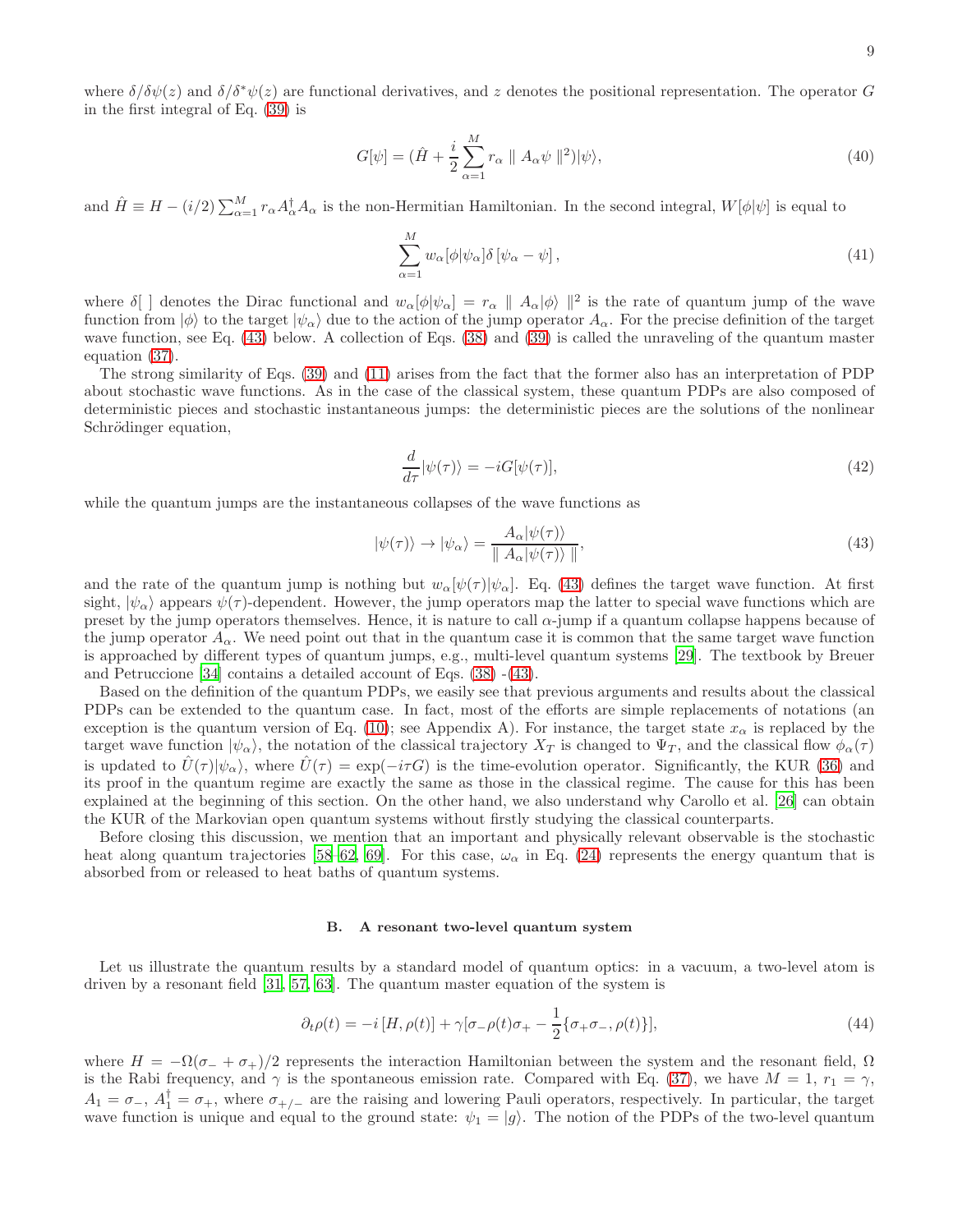10

system is present if a photon counter continuously records the arriving photons [\[34,](#page-13-6) [53,](#page-13-24) [64](#page-13-32)[–66\]](#page-13-33). The solution of Eq.  $(42)$  is

$$
|\psi(\tau)\rangle = \frac{e^{-i\tau\hat{H}}|\psi_1\rangle}{\|\ e^{-i\tau\hat{H}}|\psi_1\rangle\|},\tag{45}
$$

where the non-Hermitian Hamiltonian is

<span id="page-9-1"></span>
$$
\hat{H} = -\Omega(\sigma_- + \sigma_+)/2 - i\gamma\sigma_+\sigma_-/2,\tag{46}
$$

and the initial wave function is set  $|\psi_1\rangle$ . Considering the case of  $2\Omega > \gamma$ , because of the simplicity of the system, we easily obtain [\[57](#page-13-27)]

<span id="page-9-0"></span>
$$
S_1(\tau) = e^{-\int_0^{\tau} ds w[\psi(s)|\psi_1]} = ||e^{-i\tau \hat{H}}|\psi_1\rangle||^2
$$
  
=  $e^{-\gamma t/2} \left[1 + \frac{\gamma^2}{8\mu^2} \sin^2(\mu t) + \frac{\gamma}{2\mu} \sin(\mu t) \cos(\mu t)\right],$  (47)  

$$
p_{1|1}(\tau) = S_1(\tau)w[\psi(\tau)|\psi_1] = r_1 ||A_1e^{-i\tau \hat{H}}|\psi_1\rangle||^2
$$

$$
= \gamma \frac{\Omega^2}{4\mu^2} e^{-\gamma \tau/2} \sin^2(\mu \tau), \tag{48}
$$

where  $\mu = \sqrt{\Omega^2 - r^2/4}/2$ . Eq. [\(47\)](#page-9-0) explicitly shows that the distribution of survival time does not decay exponentially as in the pure jump processes [\[46](#page-13-17), [48](#page-13-19)]. This manifests the quantum antibunching effect.

With the above preparations, we study two questions. First, we verify the quantum version of the probability density function in the steady state Eq. [\(16\)](#page-3-4), which is simply obtained by a replacement of x by  $\psi$ . Carollo et al. presented this formula without detailed explanation [\[26](#page-12-6)]. Because the jump operator is unique, the transition probability  $P_{11}$  of the Markov chain embedded within these quantum PDPs is trivially equal to 1. According to Eq. [\(14\)](#page-3-3), the rate of jumping to the ground state is

<span id="page-9-2"></span>
$$
c_1 = \frac{1}{\tau_1} = \frac{\gamma \Omega^2}{\gamma^2 + 2\Omega^2},\tag{49}
$$

where  $\tau_1$  is the average survival time in which the system starts with the ground state. Combining Eq. [\(38\)](#page-7-3) with the quantum version of Eq. [\(16\)](#page-3-4), and using the property of the Dirac functional, we have

$$
\rho_{\infty} = \sum_{\alpha=1}^{M} c_{\alpha} \int_{0}^{\infty} d\tau e^{-i\tau \hat{H}} |\psi_{\alpha}\rangle\langle\psi_{\alpha}| e^{i\tau \hat{H}}
$$
\n(50)

$$
=\frac{I}{2}-\frac{\gamma^2}{\gamma^2+2\Omega^2}\frac{\sigma_z}{2}+\frac{i\Omega\gamma}{\gamma^2+2\Omega^2}\sigma_+ -\frac{i\Omega\gamma}{\gamma^2+2\Omega^2}\sigma_-,
$$
\n(51)

where I and  $\sigma_z$  are the identity matrix and the Pauli matrix, respectively. The second equation is a consequence of the substitution of Eqs. [\(46\)](#page-9-1) and [\(49\)](#page-9-2). We find that the expression of  $\rho_{\infty}$  is consistent with that calculated by the conventional method, which takes the left-hand side of Eq. [\(44\)](#page-8-2) as zero and solves a matrix equation. The second problem is to verify the inequality [\(35\)](#page-6-4). We can analytically calculate the average and variance of the survival time:

$$
\tau_{1|1} = \tau_1 \tag{52}
$$

$$
\sigma_{1|1}^2 = \frac{1}{16\mu^2 \Omega^4 \gamma^2} (16\Omega^6 - 12\Omega^4 \gamma^2 + 6\Omega^2 \gamma^4 - \gamma^6). \tag{53}
$$

Because  $2\Omega > \gamma$ , we can prove that  $\tau_{1|1}^2 > \sigma_{1|1}^2$ , which agrees with the fact that  $p_{1|1}(\tau)$  is not an exponential decay function. Obviously, the antibunching effect leads to a more evenly distributed quantum jumps. In Fig. [\(2\)](#page-10-1) we plot the rate function  $I(J)$  for a stochastic counting observable  $J[\Psi_T] = k_1[\Psi_T]$  and the local quadratic upper bound under a set of parameters. Appendix [B](#page-11-0) explains the computational details. We see that the inequality holds. However, we must emphasize that this inequality is usually restricted in a finite range around  $J_s$ , while these ranges depend on the concrete parameters (data not shown). In contrast, because the KUR [\(36\)](#page-7-1) is proven under the local condition, it is universal.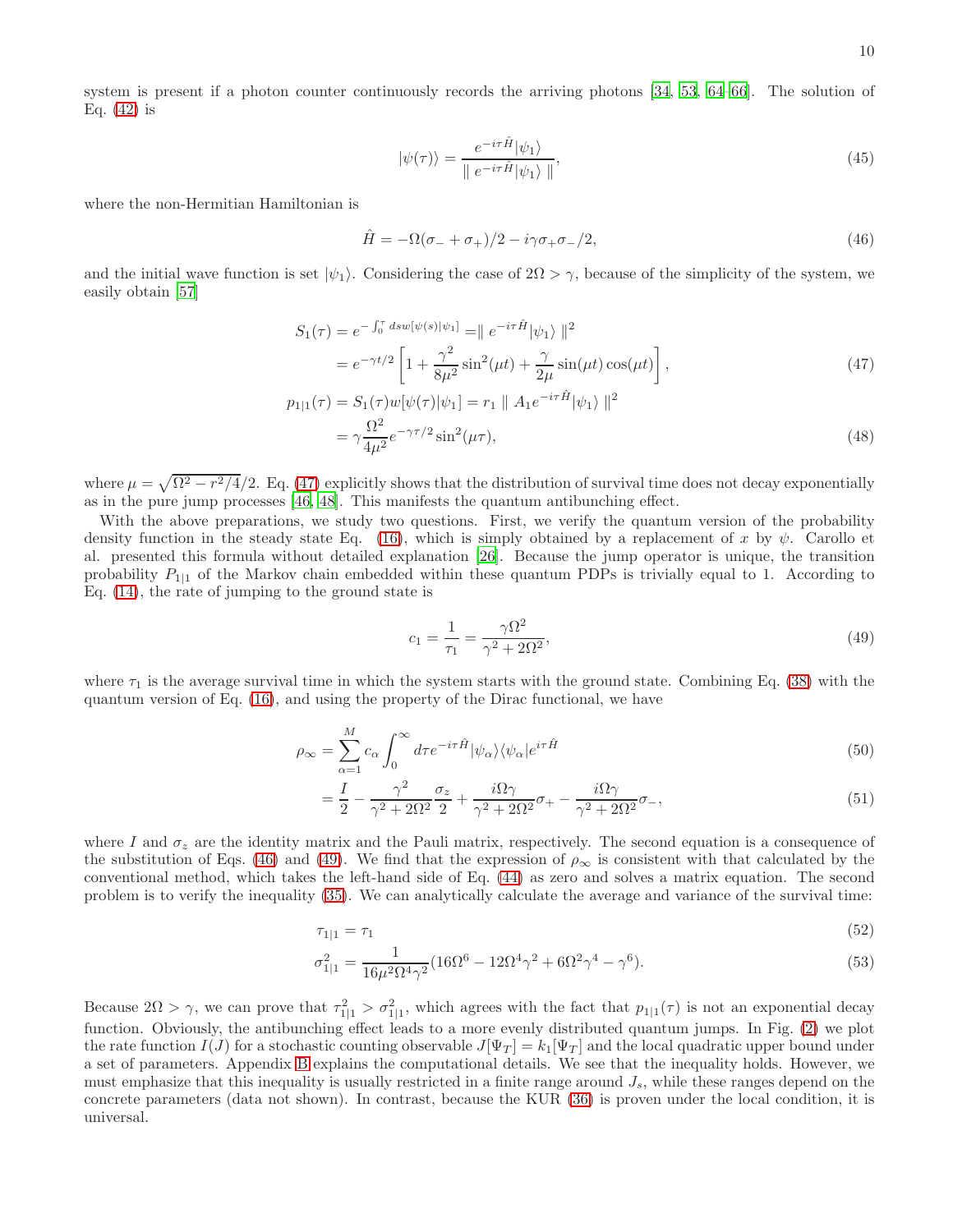

<span id="page-10-1"></span>FIG. 2. The bold and dashed lines are the rate function of the stochastic counting observable and its upper bound, respectively. The inset shows their corresponding scaled cumulant generating functions. Note that the upper bound of the rate function changes to the lower bound of the scaled cumulant generating function. The parameters used here are  $\gamma = 1$  and  $\Omega = 0.8$ .

#### <span id="page-10-0"></span>VI. CONCLUSION

We investigated the derivation of the KUR originally found in open quantum systems. We find that this relation is in fact generally valid for the stochastic systems, either classical or quantum, that are described by the PDPs. The underlying cause is that the rates of jumps, rather than the types of the stochastic variables, determine the structure of fluctuations of these stochastic processes. Furthermore, we found that the KUR also holds for general semi-Markov processes.

There are two possible questions worthy of further study. One question is to apply the KUR in practical classical systems that are described by the PDPs and are especially interesting in physics. One potential candidate is a certain type of molecular motors in biological physics: These macromolecules can be described by fully coupled discrete chemical states and continuous mechanical states, or so-called power-stroke model [\[37](#page-13-9)]. The second question of further study is relevant to open quantum systems. Hasegawa has obtained another quantum uncertainty relation for the same Markovian open quantum systems. Is this equivalent to the KUR derived here? if not, which provides a tighter bound? Clarifying their connections should be of interest.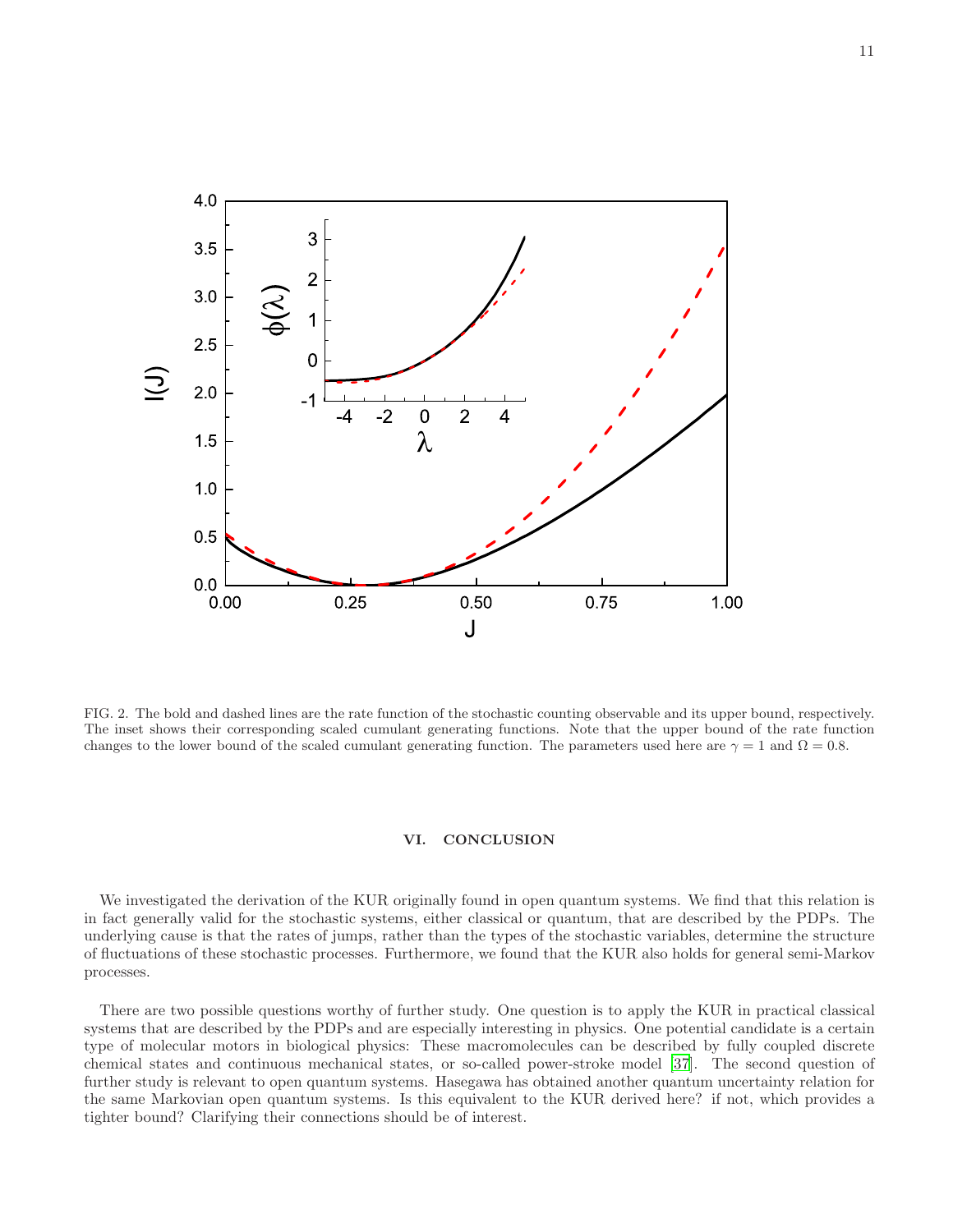### ACKNOWLEDGMENTS

We thank Dr. Carollo for his discussions during this work. We also thank two anonymous referees for helping us clarifying TURs and KURs. This work was supported by the National Science Foundation of China under Grant No. 12075016 and No. 11575016.

#### Appendix A: Quantum version of Eq. [\(10\)](#page-3-2)

Although the probability meaning of Eq. [\(9\)](#page-3-1) remains invariant in open quantum systems, the mathematical notations therein require replacements:  $x \to \psi$ ,  $y \to \varphi$ ,  $dy \to D\varphi D\varphi^*$ , and the Dirac function is changed to the Dirac functional. The final result is as follows:

$$
P[\psi, t+h; \psi_{\alpha}, \tau+h] = \int D\varphi D\varphi^* P[\varphi, t; \psi_{\alpha}, \tau] (1 - \Gamma[\varphi]h) \delta[\psi - \varphi + iG[\varphi]h] + o(h), \tag{A1}
$$

where we use capital  $P$  instead of previous  $p$  to denote the meaning of the probability functional. Analogous to the classical case, we expand both sides of the equation in terms of  $h$  until its first order:

$$
P[\psi, t; \psi_{\alpha}, \tau] + h \partial_{t} P[\psi, t; \psi_{\alpha}, \tau] + h \partial_{\tau} P[\psi, t; \psi_{\alpha}, \tau]
$$
  
\n
$$
= \int D\varphi D\varphi^{*} P[\varphi, t; \psi_{\alpha}, \tau] \delta[\psi - \varphi] - h \int D\varphi D\varphi^{*} P[\varphi, t; \psi_{\alpha}, \tau] \Gamma[\varphi] \delta[\psi - \varphi] +
$$
  
\n
$$
i h \int D\varphi D\varphi^{*} p[\varphi, t; \psi_{\alpha}, \tau] \left\{ \int dz \left( \frac{\delta}{\delta \psi(z)} \delta[\psi - \varphi] \right) G[\varphi](z) -
$$
  
\n
$$
\int dz \left( \frac{\delta}{\delta \psi^{*}(z)} \delta[\psi - \varphi] \right) G^{*}[\varphi](z) \right\}.
$$
\n(A2)

Letting  $h$  tend to zero and using the property of the Dirac delta functional, we obtain

<span id="page-11-1"></span>
$$
\partial_t P[\psi, t; \psi_\alpha, \tau] + \partial_\tau P[\psi, t; \psi_\alpha, \tau]
$$
  
=  $i \int dz \frac{\delta}{\delta \psi(z)} P[\psi, t; \psi_\alpha, \tau] G[\psi](z) - i \int dz \frac{\delta}{\delta \psi^*(z)} P[\psi, t; \psi_\alpha, \tau] G[\psi]^*(z) - \Gamma[\psi] P[\psi, t; \psi_\alpha, \tau].$  (A3)

Eq. [\(A3\)](#page-11-1) is exactly what we want. Based on this equation, we can derive the quantum Liouville-master [\(39\)](#page-7-2) in a way similar to that of Eq. [\(11\)](#page-3-0). We do not repeat these details here.

#### <span id="page-11-0"></span>Appendix B: Calculating rate function of two-level quantum system

In Markovian open quantum systems, the most efficient method to calculate rate functions of time-integrated stochastic observables is to solve the tilted (or generalized) quantum master equation [\[62](#page-13-29), [67](#page-13-34)[–69\]](#page-13-30). Let the moment generating function (Laplace transform) of the stochastic counting observable be

<span id="page-11-3"></span>
$$
M(\eta, T) = \sum_{N=0}^{\infty} e^{\eta N} P_N(T), \tag{B1}
$$

where  $P_N(T)$  is the probability of N counts or jumps of the wave function during time interval T. Note that  $N = k_1T$ . Using the notion of quantum trajectory [\[62,](#page-13-29) [69\]](#page-13-30), we can calculate the function by  $M(\eta, T) = Tr[\hat{\rho}(T)]$ , where  $\hat{\rho}(t)$  is the solution of the tilted quantum master equation:

<span id="page-11-2"></span>
$$
\partial_t \hat{\rho}(t) = -i[H, \hat{\rho}(t)] + \gamma \left[ e^{\eta} \sigma_- \hat{\rho}(t) \sigma_+ - \frac{1}{2} \{ \sigma_+ \sigma_- , \hat{\rho}(t) \} \right]
$$
  

$$
\equiv \mathcal{L}_{\eta}[\hat{\rho}](t).
$$
 (B2)

The initial condition is the reduced density matrix of the quantum system at time 0. To calculate the rate function at the long time limit, we use the Gärtner-Ellis theorem  $[47]$ :

$$
I(J) = \max(J\eta - \phi(\eta)),\tag{B3}
$$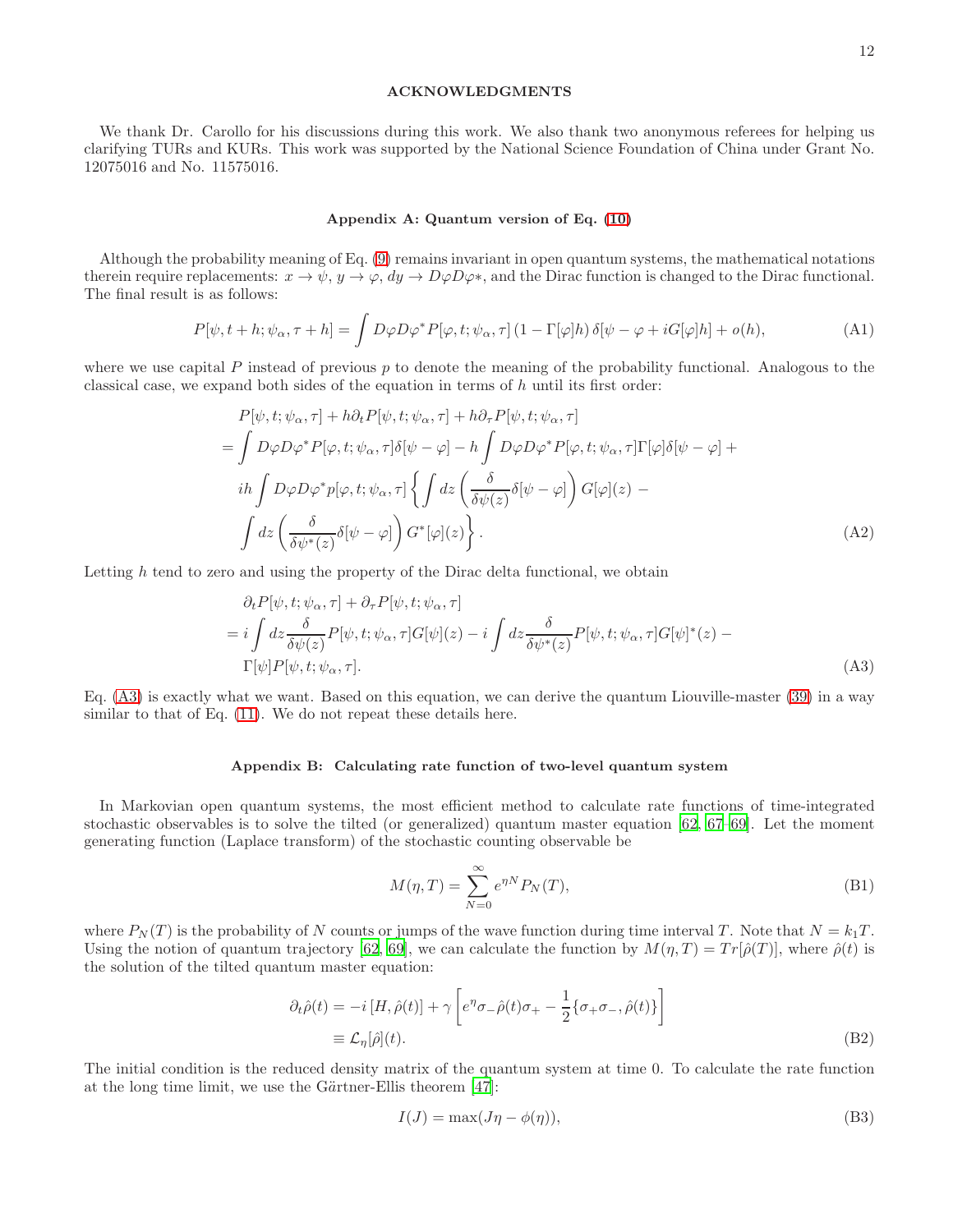where  $\phi(\eta)$  is the scaled cumulant generating function and is related to the moment generating function as

$$
\phi(\eta) = \lim_{T \to \infty} \ln M(T, \eta) / T. \tag{B4}
$$

To further calculate  $\phi(\eta)$ , we make use of the well-established result that the scaled cumulant generating function is equal to the maximum eigenvalue  $\Lambda_{\eta}$  of the tilted quantum master equation [\[67](#page-13-34), [68](#page-13-35), [70](#page-13-36)[–72](#page-13-37)], that is,

$$
\mathcal{L}_{\eta}[\hat{\rho}_m] = \Lambda_{\eta}\hat{\rho}_m,\tag{B5}
$$

where  $\rho_m$  is the corresponding eigenvector. Surprisingly, even for the simple two-level quantum system, it is difficult to obtain a concise analytical expression for  $\Lambda_n$ . We have to use a numerical scheme to solve for the eigenvalues at different  $\eta$ .

We close this Appendix by clarifying a connection between Eq. [\(B2\)](#page-11-2) and a special  $P<sub>N</sub>(T)$ . Assuming that the two-level system starts with the ground state  $|g\rangle$ , the Laplace transform of  $P_N(T)$  over time T has been found to be [\[31](#page-13-3), [57](#page-13-27), [63\]](#page-13-31)

<span id="page-12-9"></span>
$$
\hat{P}_N(\theta) = \frac{1 - \hat{p}(\theta)}{\theta} \hat{p}(\theta)^N, \tag{B6}
$$

where  $\hat{p}(\theta)$  is the Laplace transform of  $p_{1|1}(\tau)$  over  $\tau$ :

$$
\hat{p}(\theta) = \frac{\gamma \Omega^2 / 2}{(\theta + \gamma / 2)((\theta + \gamma / 2)^2 + 4\mu^2)}.
$$
\n(B7)

Eq. [\(B6\)](#page-12-9) can be obtained by the probability formula of the quantum trajectory [\(17\)](#page-4-1) [\[57\]](#page-13-27). Let us perform a Laplace transform of  $\hat{P}_N$  over N again:

<span id="page-12-10"></span>
$$
\sum_{N=0}^{\infty} e^{\eta N} \hat{P}_N(\theta) = \frac{1 - \hat{p}(\theta)}{\theta} \frac{1}{1 - e^{\eta} \hat{p}(\theta)}.
$$
\n(B8)

Compared with Eq. [\(B1\)](#page-11-3), we immediately find that the right-hand side of Eq. [\(B8\)](#page-12-10) is nothing but the Laplace transform of  $M(\eta, T)$  over time T. We can directly verify this result by solving the Laplace transform of the tilted quantum master Eq. [\(B2\)](#page-11-2). Note that here the initial condition is specified as  $\hat{\rho}(0) = |g\rangle\langle g|$ .

- <span id="page-12-0"></span>[1] A. C. Barato and U. Seifert, [Phys. Rev. Lett.](http://dx.doi.org/10.1103/PhysRevLett.114.158101) **114**, 158101 (2015).
- [2] P. Pietzonka, A. C. Barato, and U. Seifert, Phys. Rev. E 93[, 052145 \(2016\).](http://dx.doi.org/10.1103/PhysRevE.93.052145)
- [3] P. Pietzonka, F. Ritort, and U. Seifert, Phys. Rev. E 96[, 012101 \(2017\).](http://dx.doi.org/10.1103/PhysRevE.96.012101)
- [4] P. Pietzonka and U. Seifert, [Phys. Rev. Lett.](http://dx.doi.org/10.1103/PhysRevLett.120.190602) 120, 190602 (2018).
- [5] L. Bertini, A. Faggionato, and D. Gabrielli, [Ann. Henri Poincare](http://dx.doi.org/10.1214/14-aihp601) 51, 867 (2015).
- <span id="page-12-2"></span>[6] T. R. Gingrich, J. M. Horowitz, N. Perunov, and J. L. England, [Phys. Rev. Lett.](http://dx.doi.org/10.1103/PhysRevLett.116.120601) 116, 120601 (2016).
- [7] J. M. Horowitz and T. R. Gingrich, Phys. Rev. E  $96$ ,  $020103(R)$  (2017).
- <span id="page-12-3"></span>[8] J. P. Garrahan, Phys. Rev. E 95[, 032134 \(2017\).](http://dx.doi.org/10.1103/PhysRevE.95.032134)
- [9] T. R. Gingrich, G. M. Rotskoff, and J. M. Horowitz, Journal [of Physics A: Mathematical and Theoretical](http://dx.doi.org/10.1088/1751-8121/aa672f) 50, 184004 (2017).
- [10] K. Proesmans and C. V. den Broeck, EPL 119[, 20001 \(2017\).](http://dx.doi.org/10.1209/0295-5075/119/20001)
- <span id="page-12-7"></span>[11] A. C. Barato, R. Chetrite, A. Faggionato, and D. Gabrielli, New J. 20[, 103023 \(2018\).](http://dx.doi.org/10.1088/1367-2630/aae512)
- [12] A. Dechant, [J. Phys. A: Math. Theor.](http://dx.doi.org/10.1088/1751-8121/aaf3ff) **52**, 035001 (2018).
- <span id="page-12-8"></span>[13] A. C. Barato, R. Chetrite, A. Faggionato, and D. Gabrielli, [J. Stat. Mech.: Theor. Exp](http://dx.doi.org/10.1088/1742-5468/ab3457) 2019, 084017 (2019).
- [14] Y. Hasegawa and T. Van Vu, Phys. Rev. E 99[, 062126 \(2019\).](http://dx.doi.org/10.1103/PhysRevE.99.062126)
- <span id="page-12-4"></span>[15] I. D. Terlizzi and M. Baiesi, [J. Phys. A: Math. Gen](http://dx.doi.org/10.1088/1751-8121/aaee34) 52, 02LT03 (2019).
- [16] K. Liu, Z. Gong, and M. Ueda, [Phys. Rev. Lett.](http://dx.doi.org/ 10.1103/PhysRevLett.125.140602) 125, 140602 (2020).
- [17] T. Van Vu and Y. Hasegawa, [Phys. Rev. Research](http://dx.doi.org/10.1103/PhysRevResearch.2.013060) 2, 013060 (2020).
- [18] T. Koyuk and U. Seifert, [Phys. Rev. Lett.](http://dx.doi.org/10.1103/PhysRevLett.125.260604) 125, 260604 (2020).
- [19] S. K. Manikandan, D. Gupta, and S. Krishnamurthy, Phys. Rev. Lett. **124**[, 120603 \(2020\).](http://dx.doi.org/10.1103/PhysRevLett.124.120603)
- <span id="page-12-1"></span>[20] T. Van Vu, V. T. Vo, and Y. Hasegawa, Phys. Rev. E 101[, 042138 \(2020\).](http://dx.doi.org/10.1103/PhysRevE.101.042138)
- <span id="page-12-5"></span>[21] B. K. Agarwalla and D. Segal, Phys. Rev. B 98[, 155438 \(2018\).](http://dx.doi.org/10.1103/PhysRevB.98.155438)
- [22] K. Ptaszyński, Phys. Rev. B 98[, 085425 \(2018\).](http://dx.doi.org/ 10.1103/PhysRevB.98.085425)
- [23] Y. Hasegawa and T. Van Vu, [Phys. Rev. Lett.](http://dx.doi.org/10.1103/PhysRevLett.123.110602) **123**, 110602 (2019).
- [24] J. Liu and D. Segal, Phys. Rev. E 99[, 062141 \(2019\).](http://dx.doi.org/10.1103/PhysRevE.99.062141)
- [25] G. Guarnieri, G. T. Landi, S. R. Clark, and J. Goold, [Phys. Rev. Research](http://dx.doi.org/10.1103/PhysRevResearch.1.033021) 1, 033021 (2019).
- <span id="page-12-6"></span>[26] F. Carollo, R. L. Jack, and J. P. Garrahan, Phys. Rev. Lett. 122, 130605 (2019).